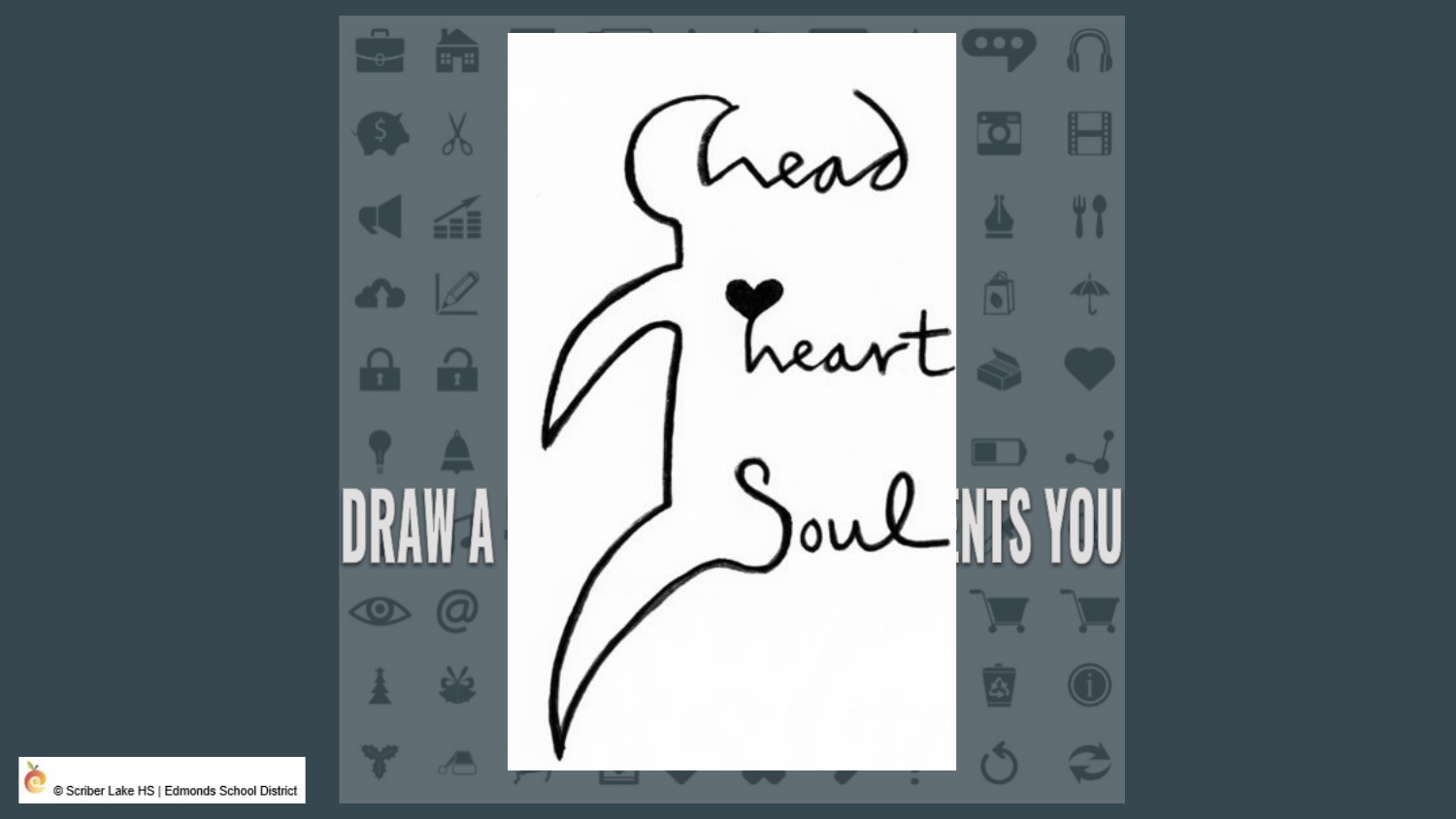# Changing Conversations

#### $\bullet\bullet\bullet$

#### March 1, 2018 Building Resilience Conference -- Everett, WA

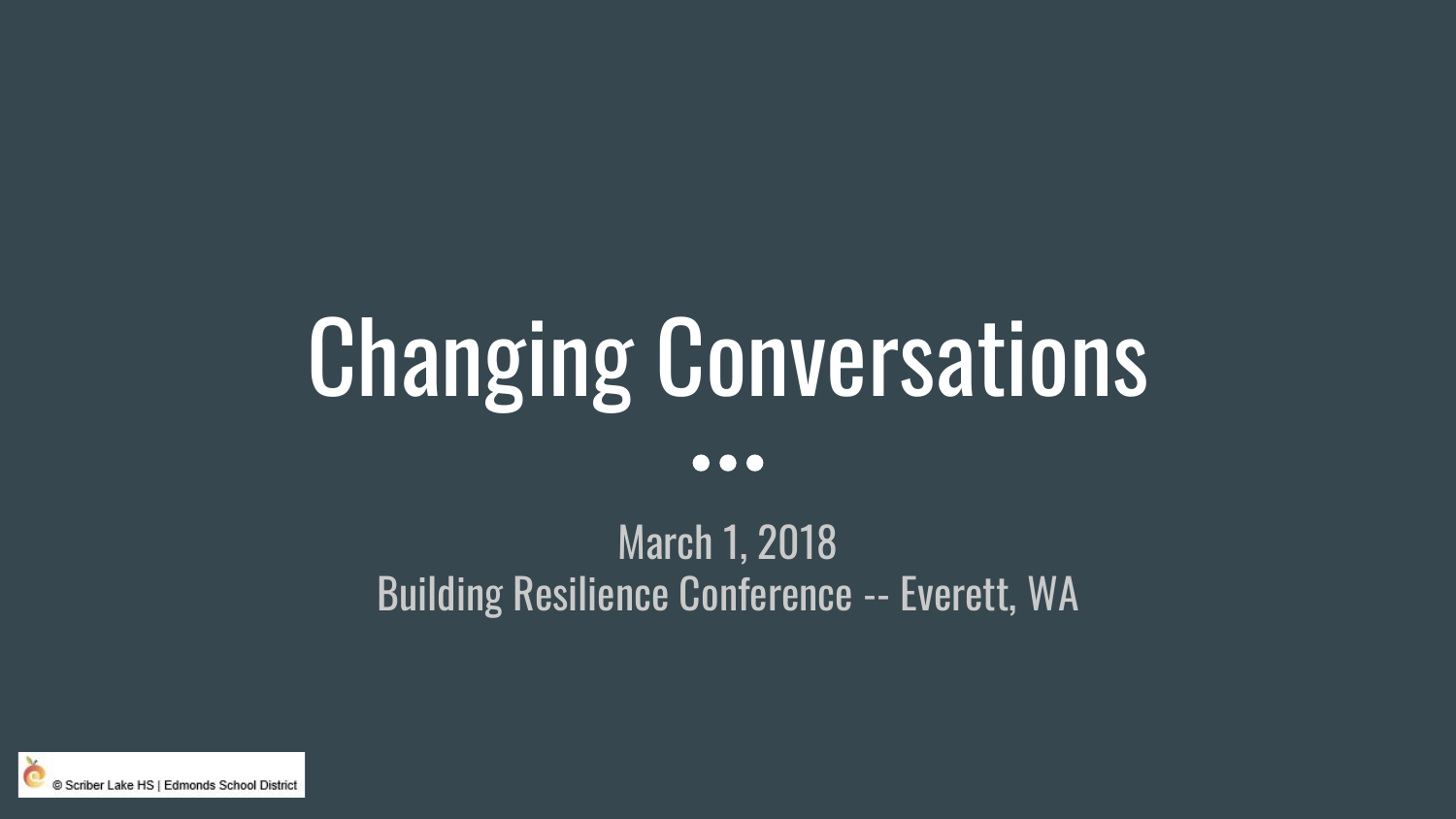#### Session Leaders & Agenda **Representatives from SLHS:**

Marjie Bowker, English / Tanya Brinck, Assistant Principal / Andrea Hillman, Principal Leighanne Law, Librarian / Sammy Marr, English / Lynn Willman, Counselor **Agenda:**

- Transforming Culture: The Shift
- **Transforming Curriculum: Personal Storytelling**
- Break (11:15-11:25)
- **Transforming Conversations: The 17 Questions**
- Transforming Classrooms : What/Why/How
- Q&A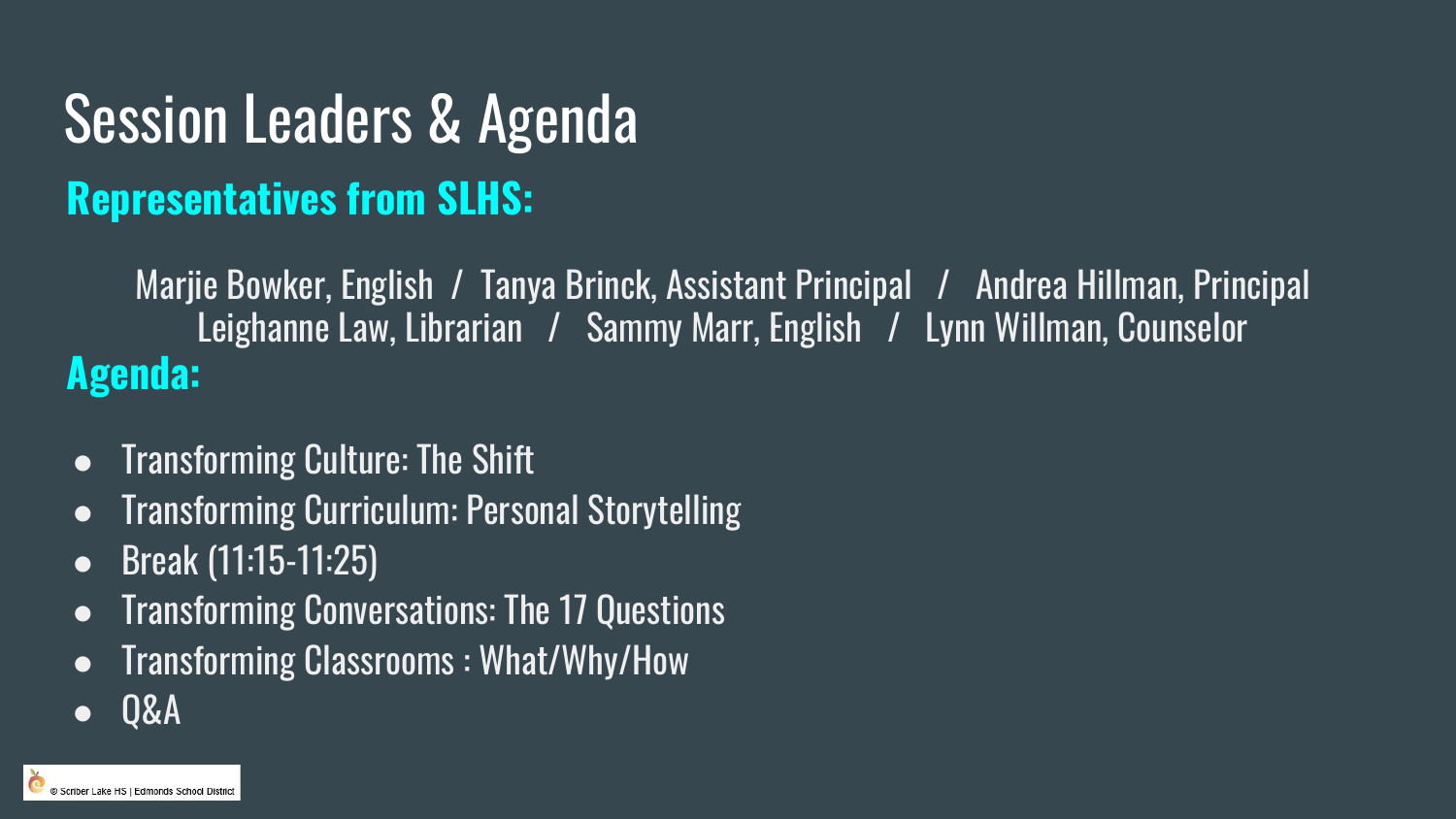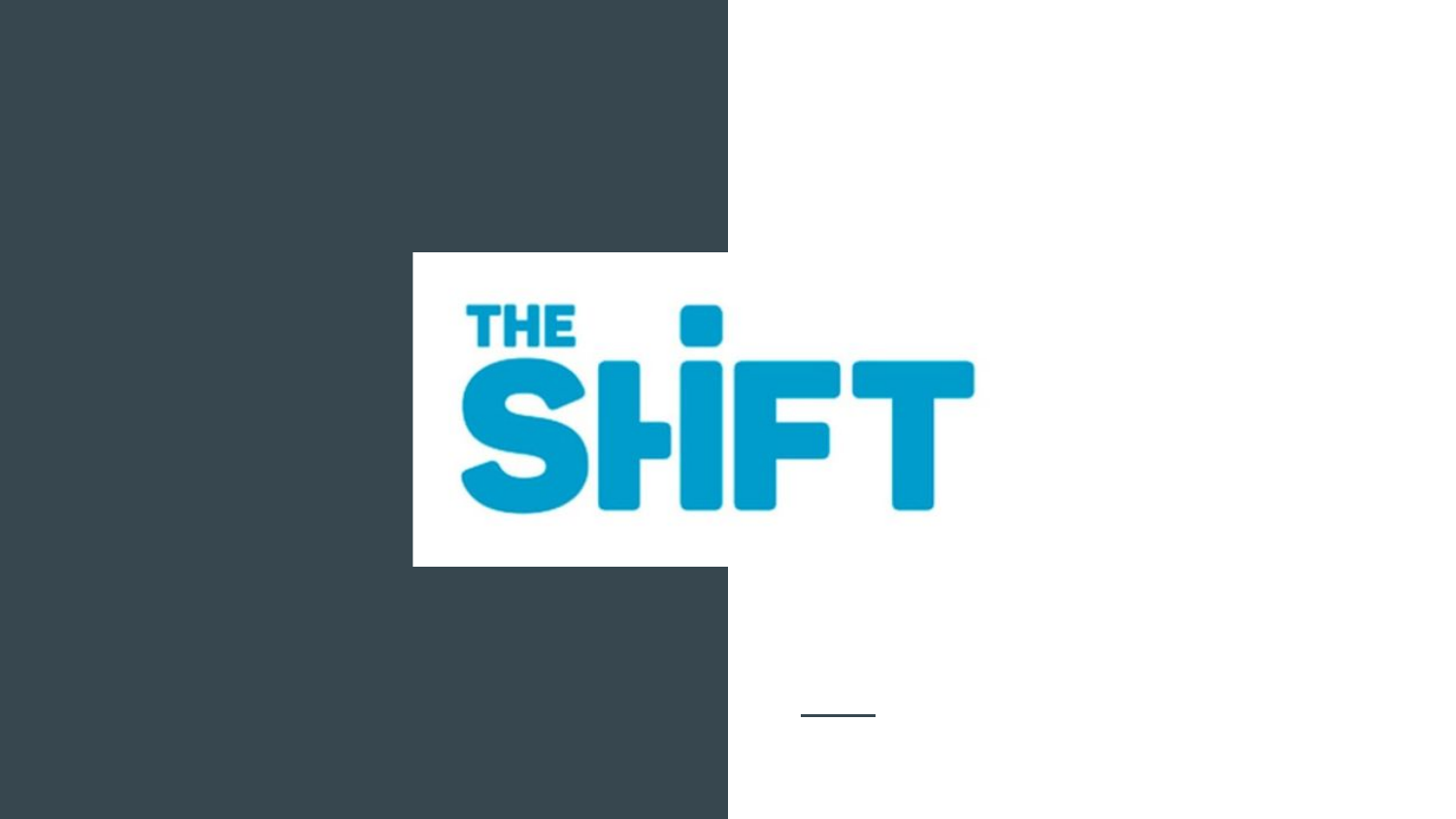#### Student Writers









By Students<br>at Scriber Lake High School





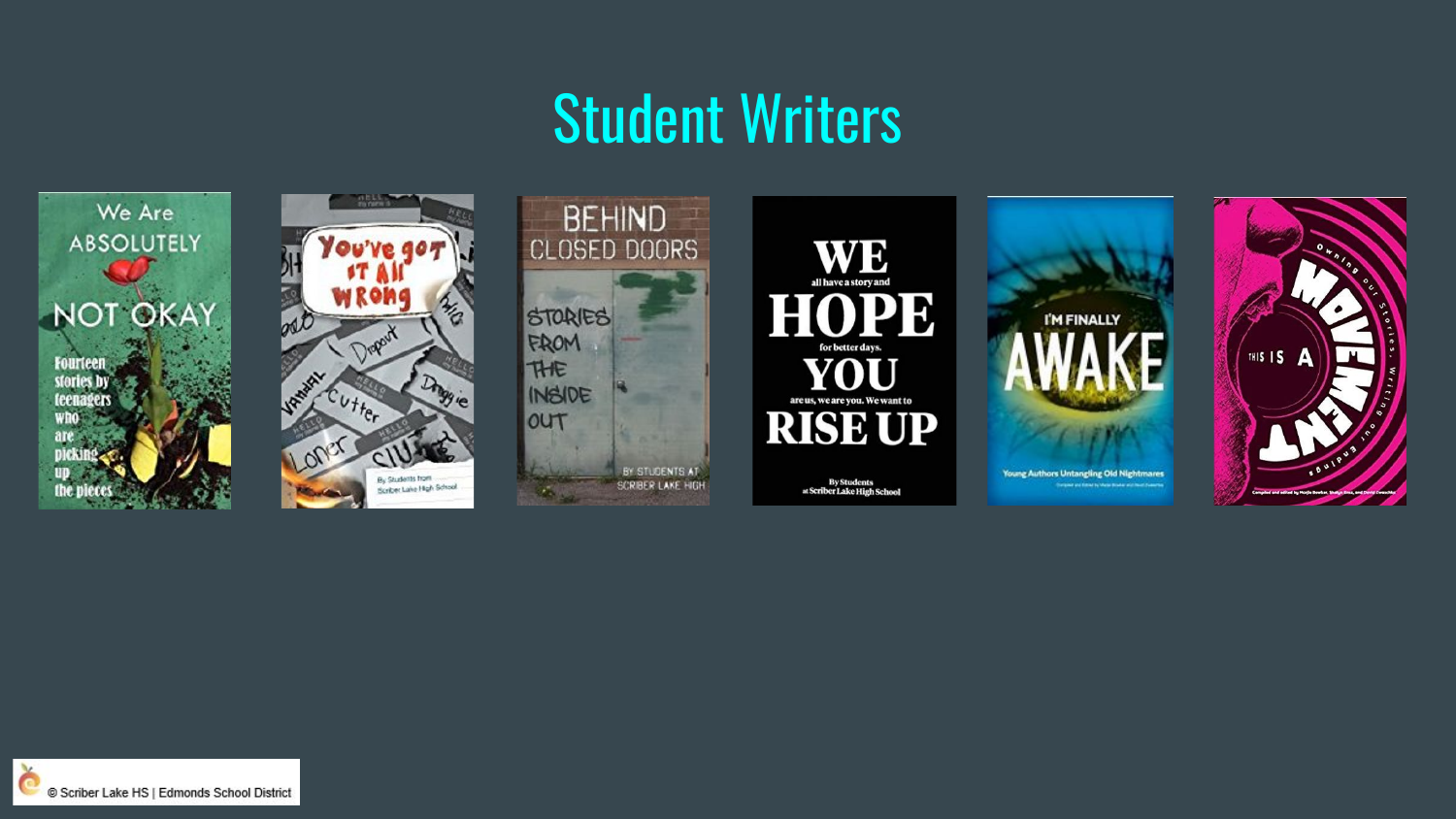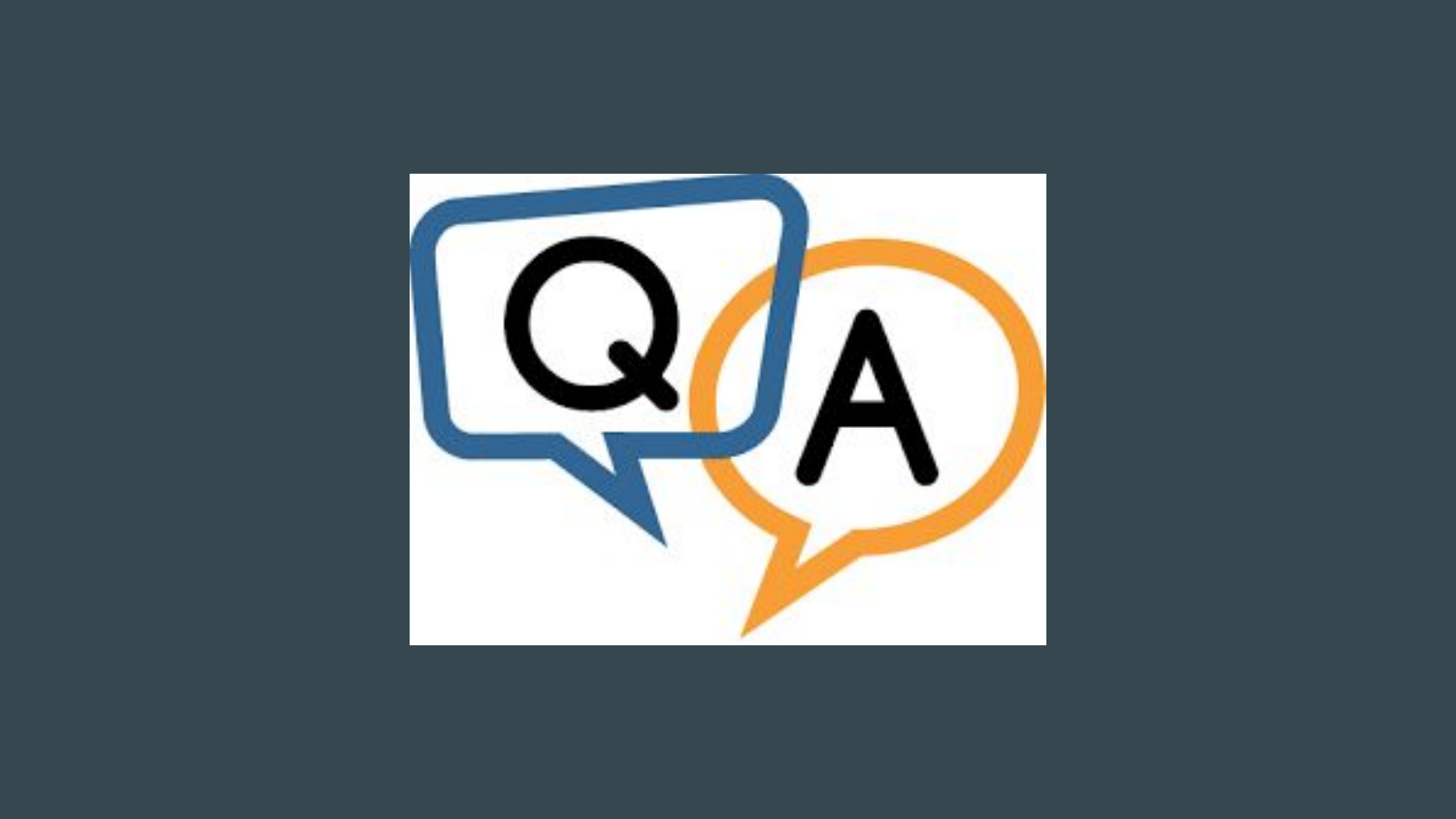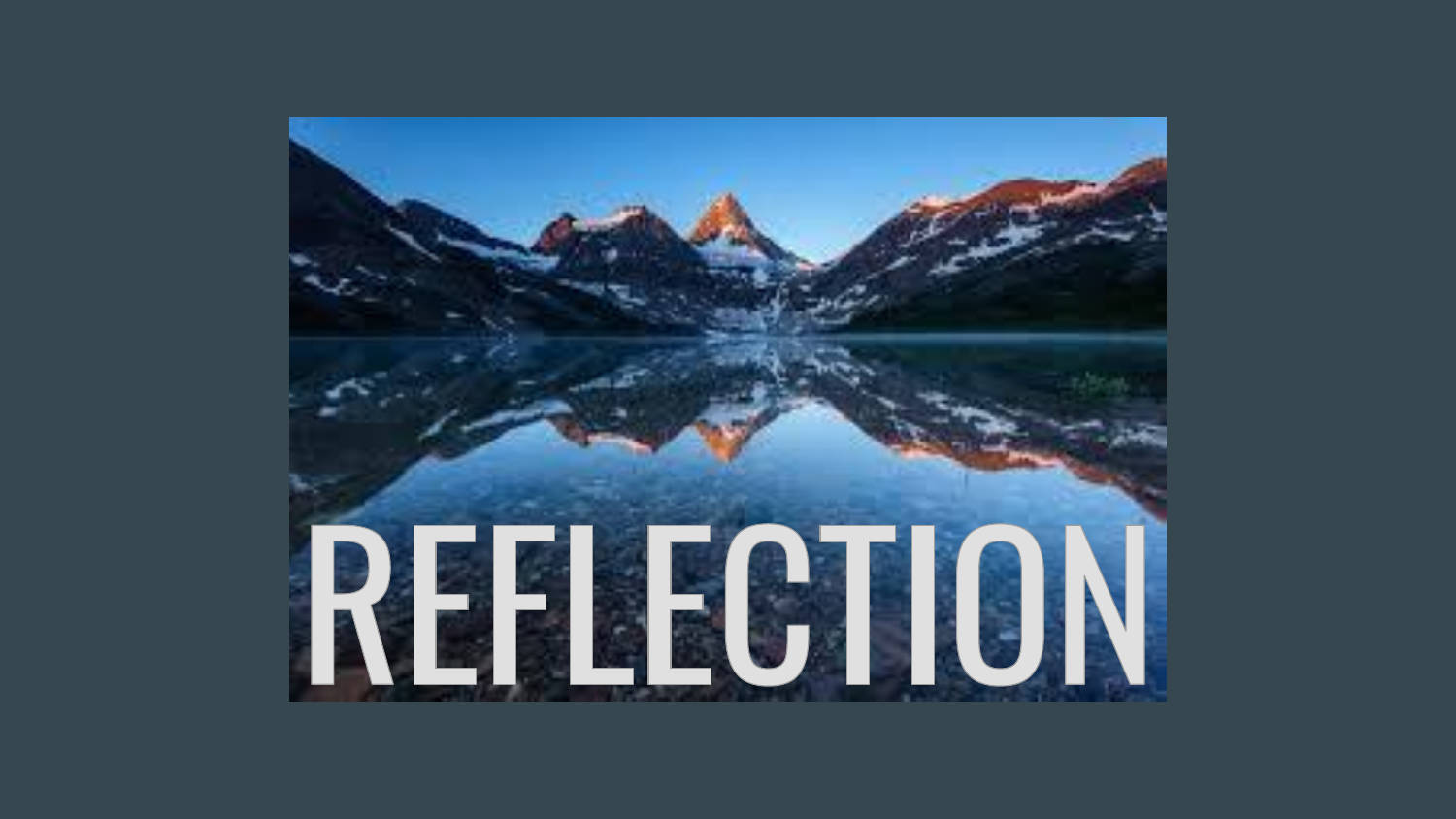## The 17 Questions

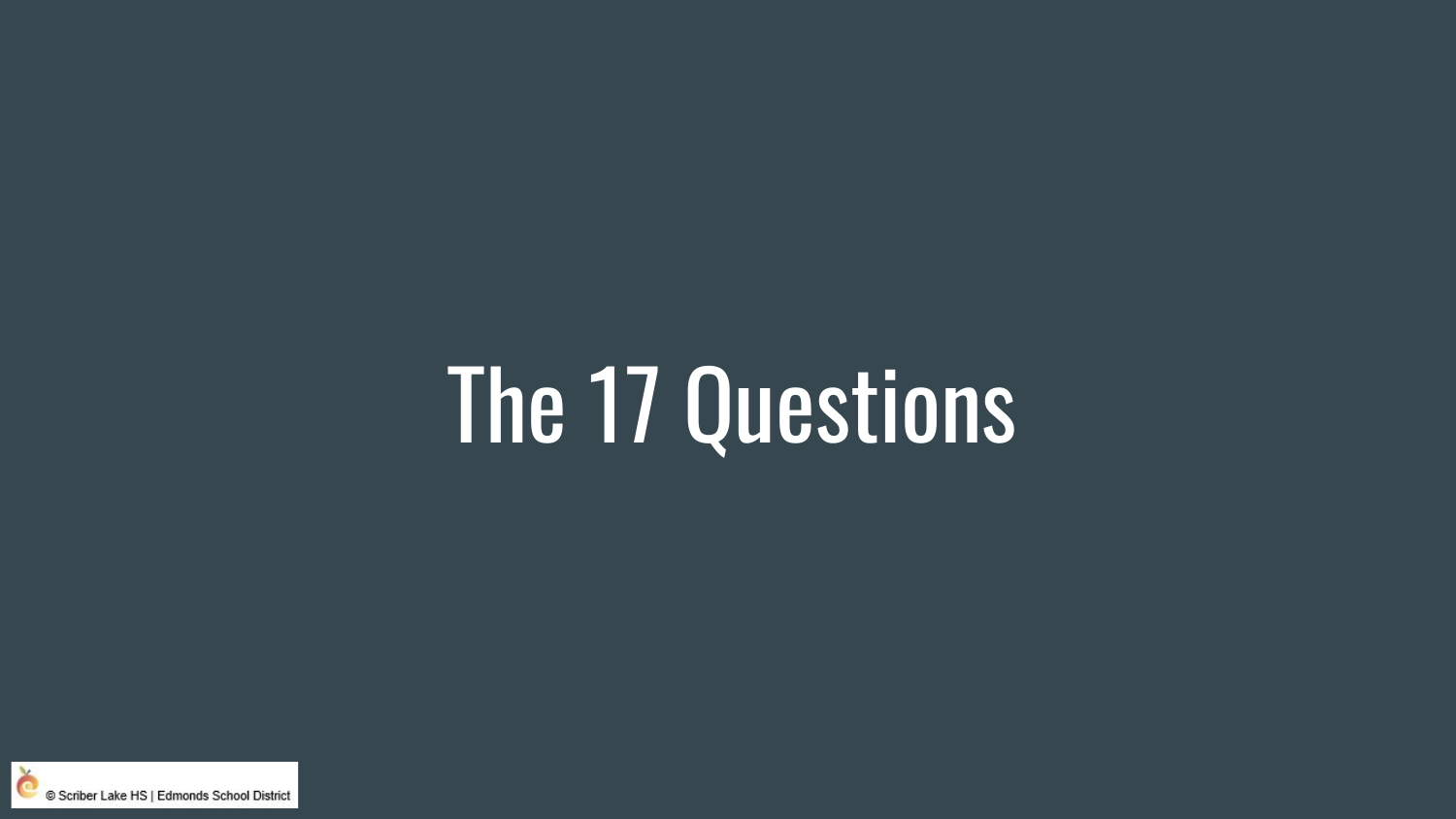### How have we used the 17 questions to have transformative conversations?

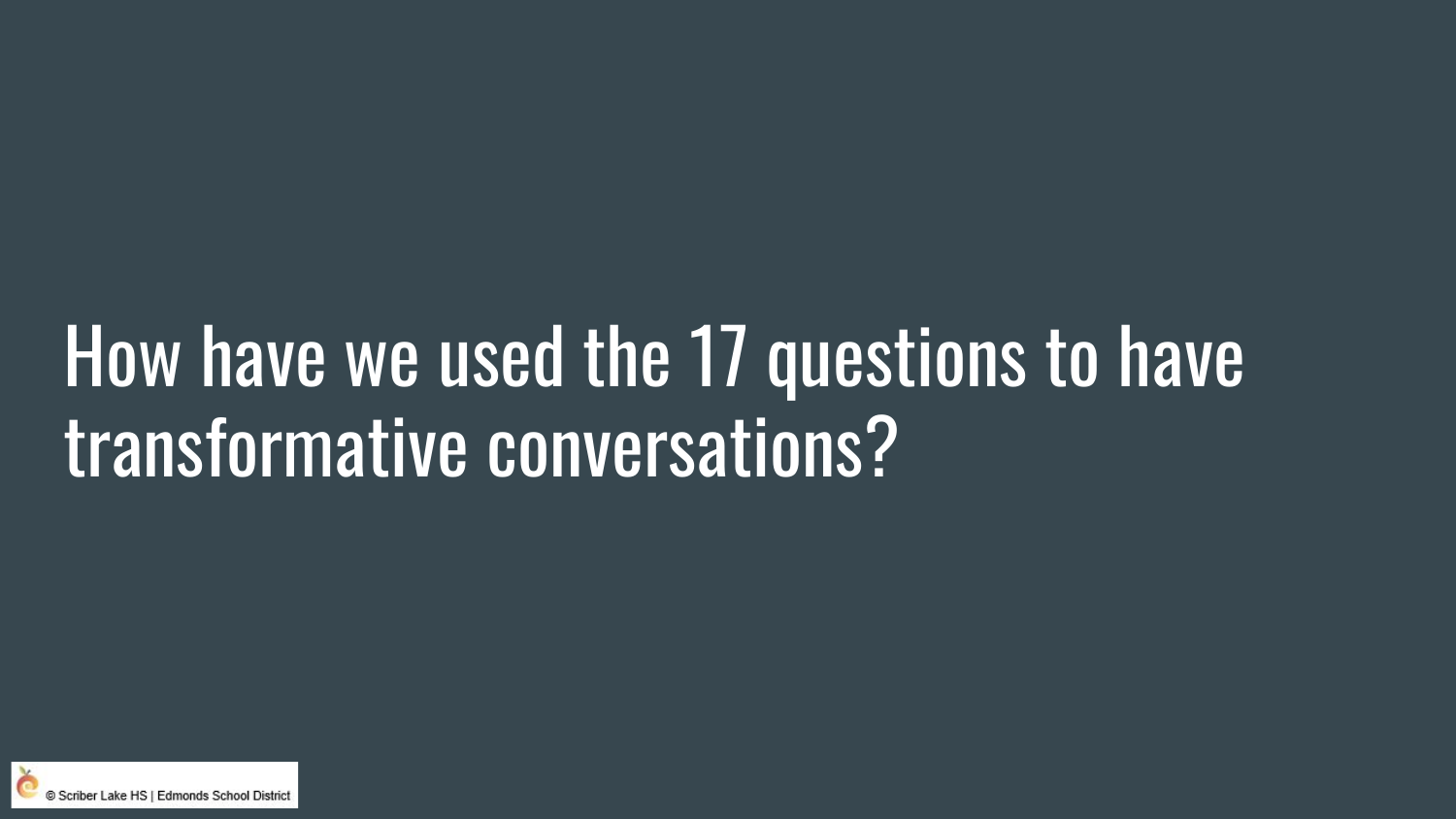#### The 17 Questions Change Conversations from Transactions to Transformations

- eliciting talk (1 & 2)
- shifting from negative to positive (3 & 4)
- focusing on change (5 & 6)
- addressing values (7 & 8)
- uncovering ambivalence (9)
- discovering skills, learning, and passion (12, 13, & 14) etc...

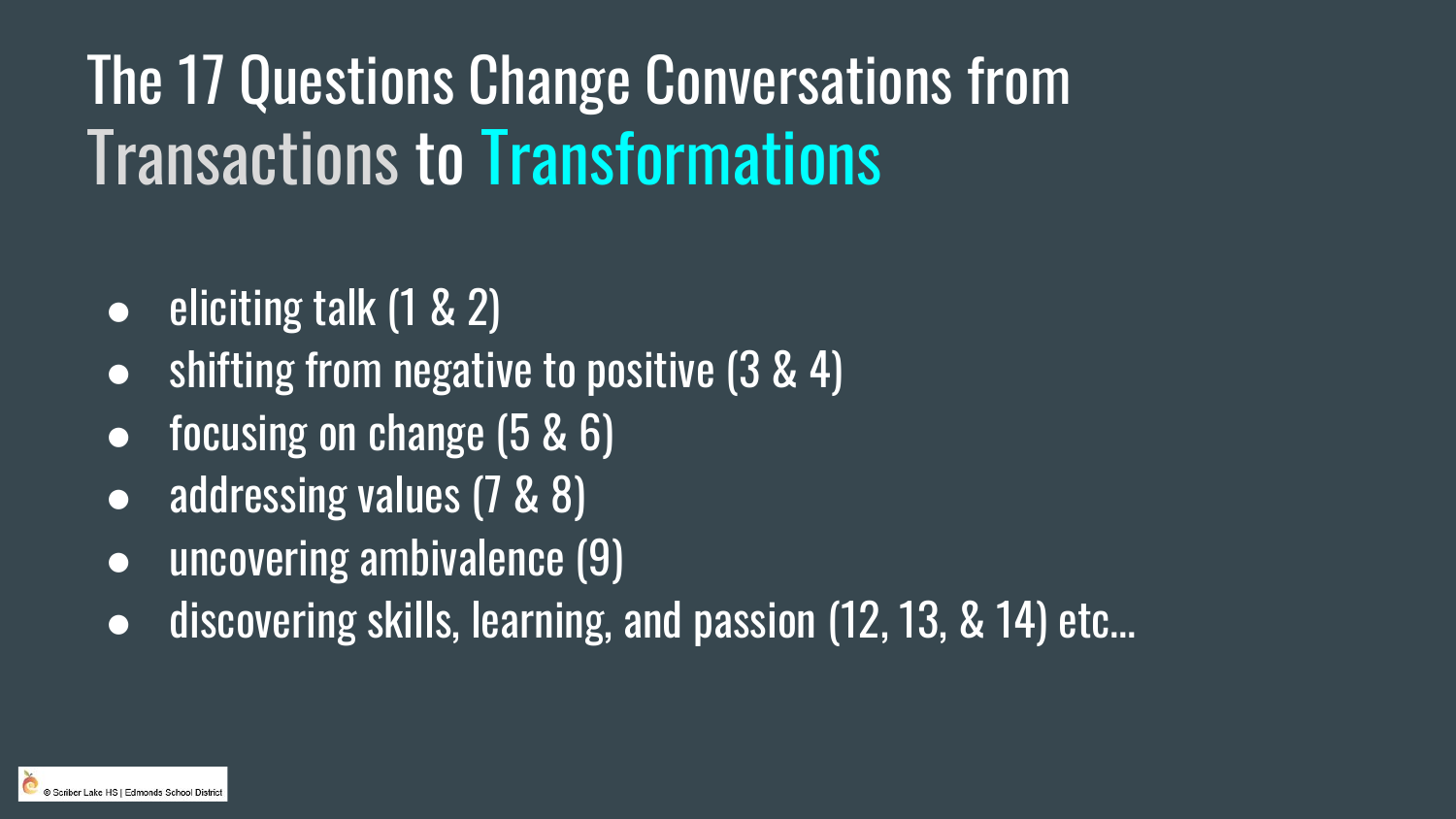- that sounds interesting; tell me more about that.
- it sounds like \_\_\_\_\_\_\_\_\_\_\_\_\_\_ is/was really important to you.
- what is it about \_\_\_\_\_\_\_\_\_\_\_\_\_\_\_\_\_\_\_\_\_ that you found so appealing/interesting?
- **I keep hearing a theme about....**

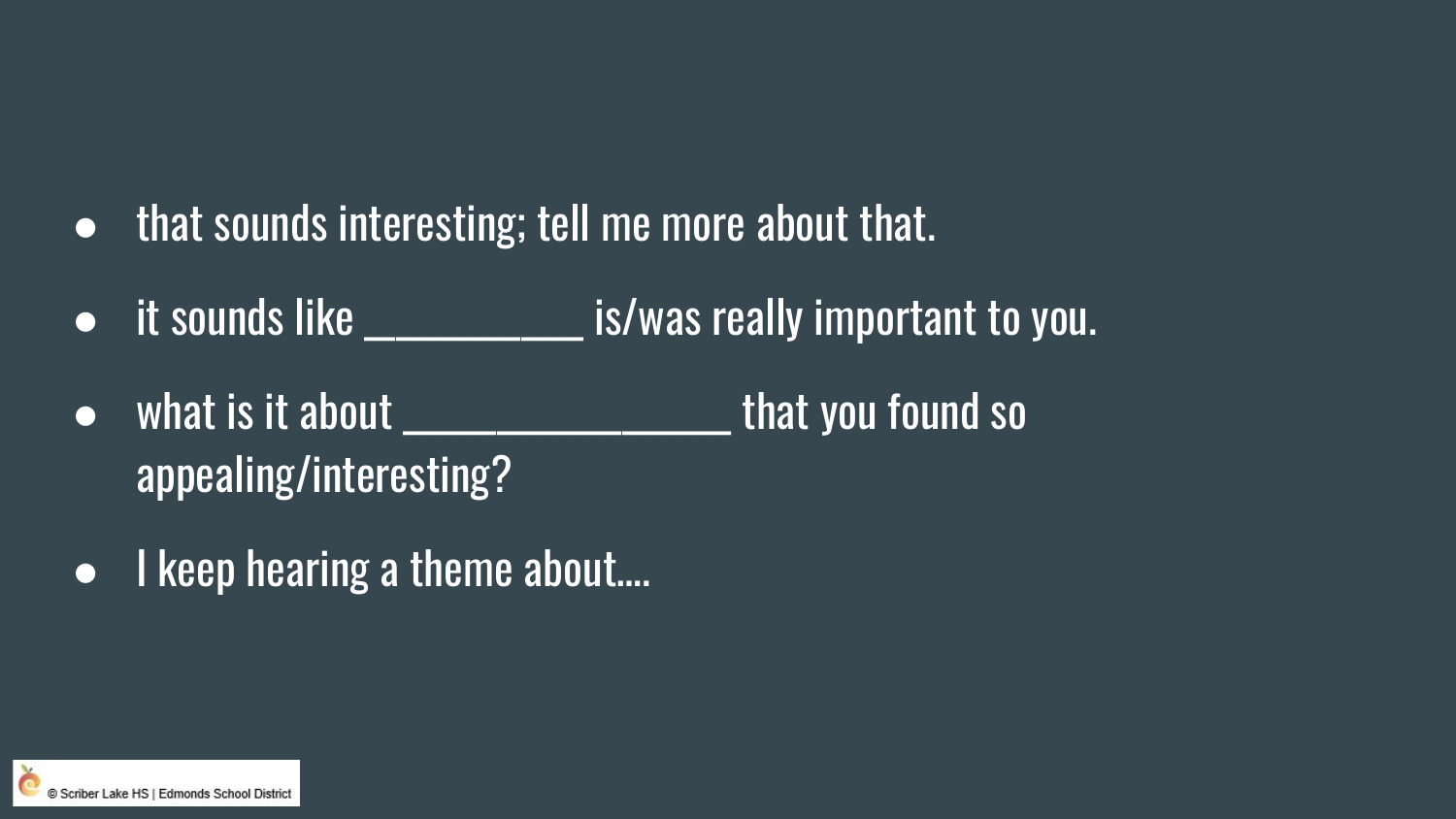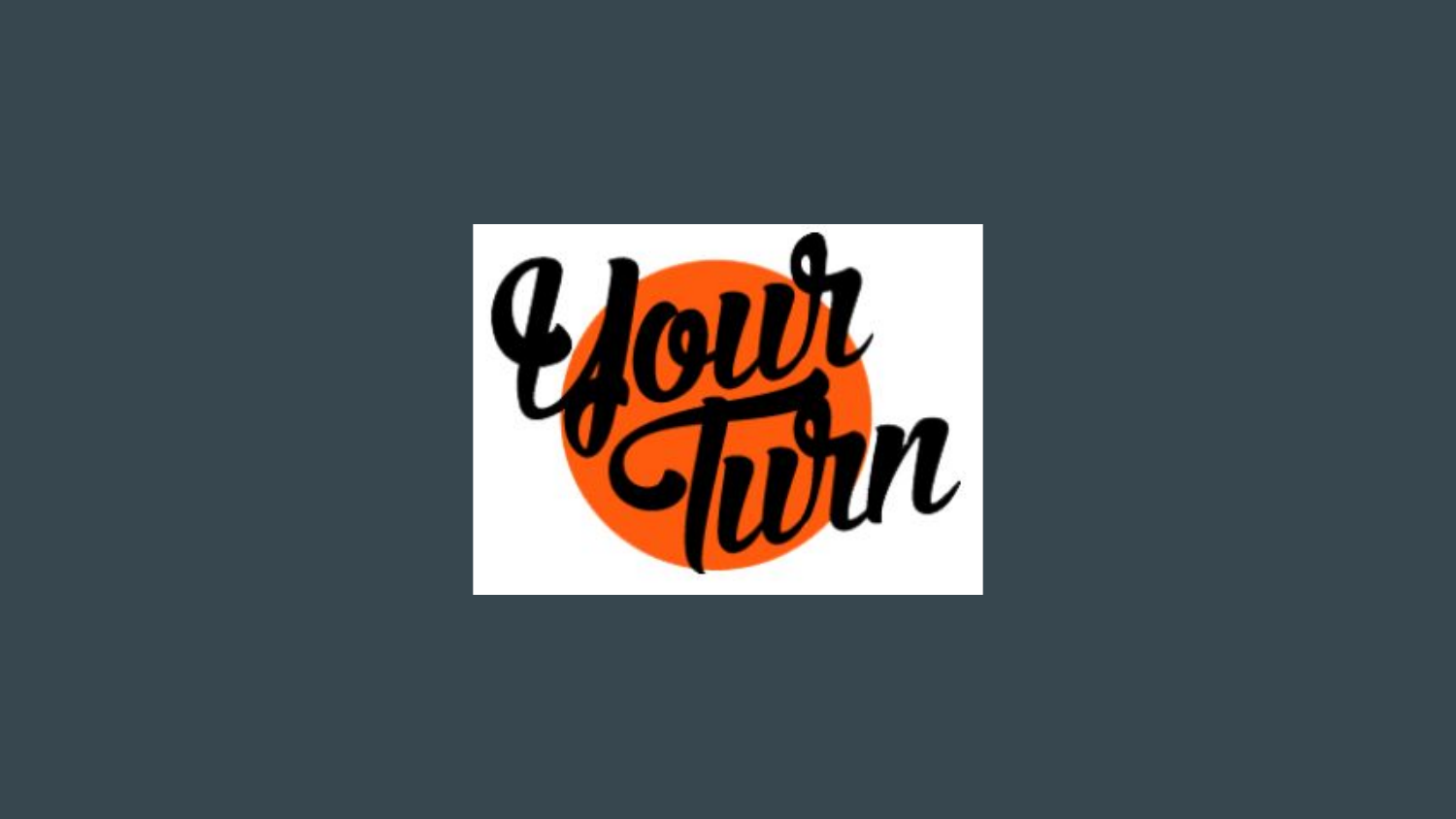#### **Think of an educator who has influenced you. What were the qualities of that educator that appealed to you?**

Take turns listening to each other and encourage talk and "digging deeper" by saying or asking:

- that sounds interesting; tell me more about that (1&2)
- it sounds like \_\_\_\_\_\_\_\_\_\_\_\_\_\_\_\_ is/was really important to you. (7)
- what is it about \_\_\_\_\_\_\_\_\_\_\_\_\_\_\_\_\_\_\_\_that you found so appealing/interesting? (14)
- I keep hearing a theme about.... (16)

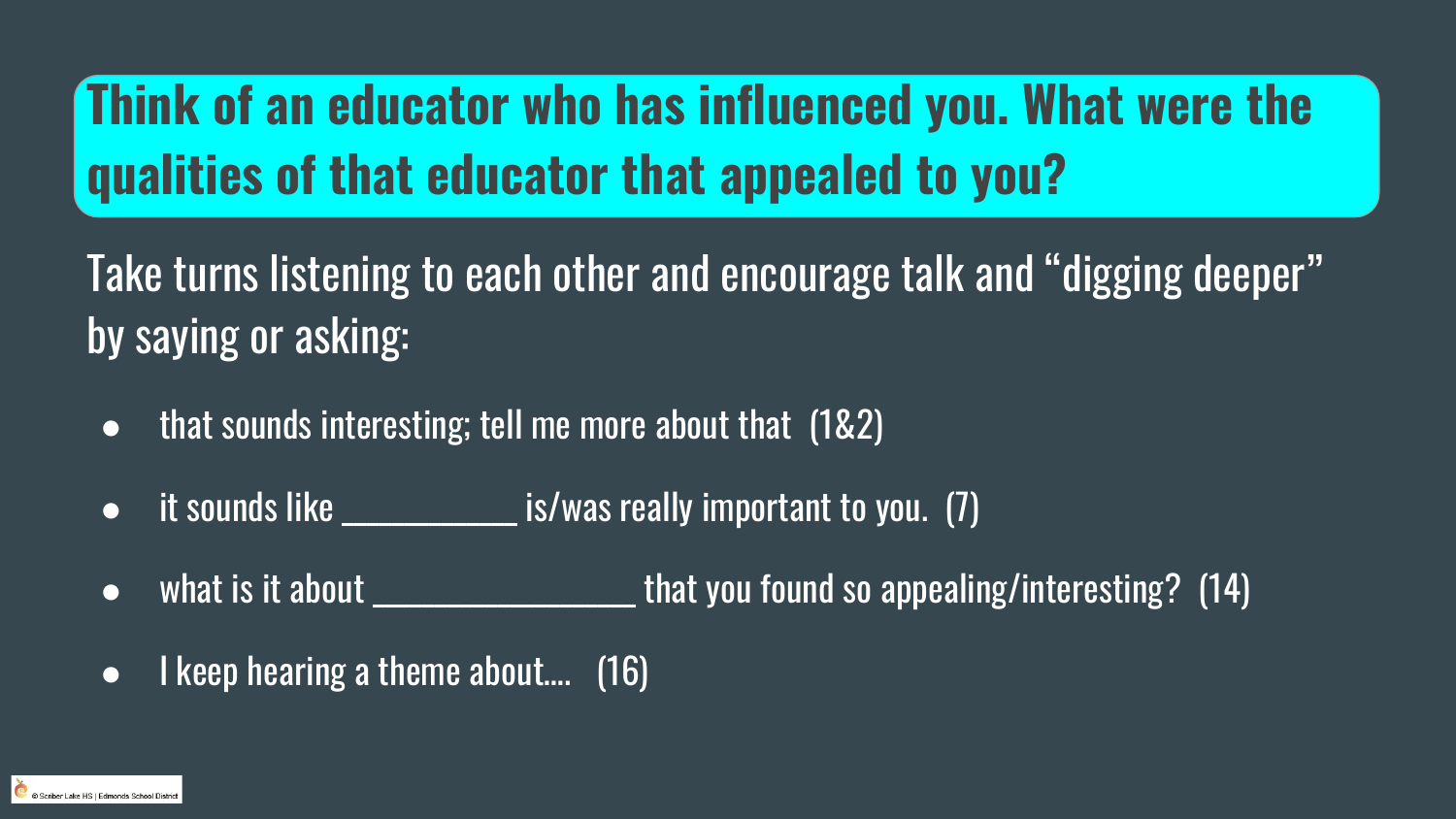#### Tips for a Successful Motivational Interview

- 1. Take turns talking/listening.
- 2. When it is your turn to listen, use the 17 questions to elicit talk from your partner.
- 3. This is an interview, not a conversation. The listener should ONLY ask questions.
- 4. Avoid asking "why".

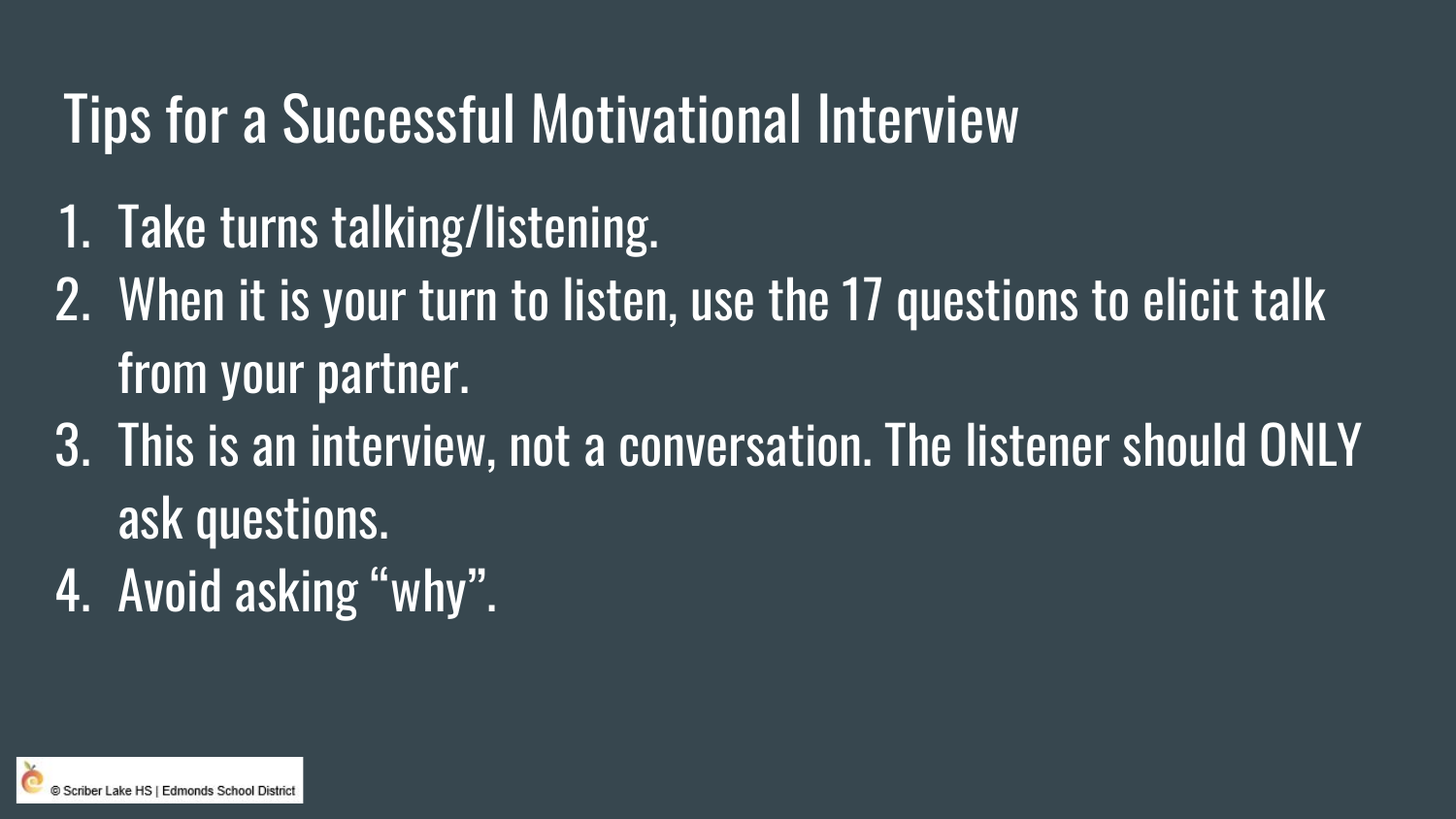# What / Why / How



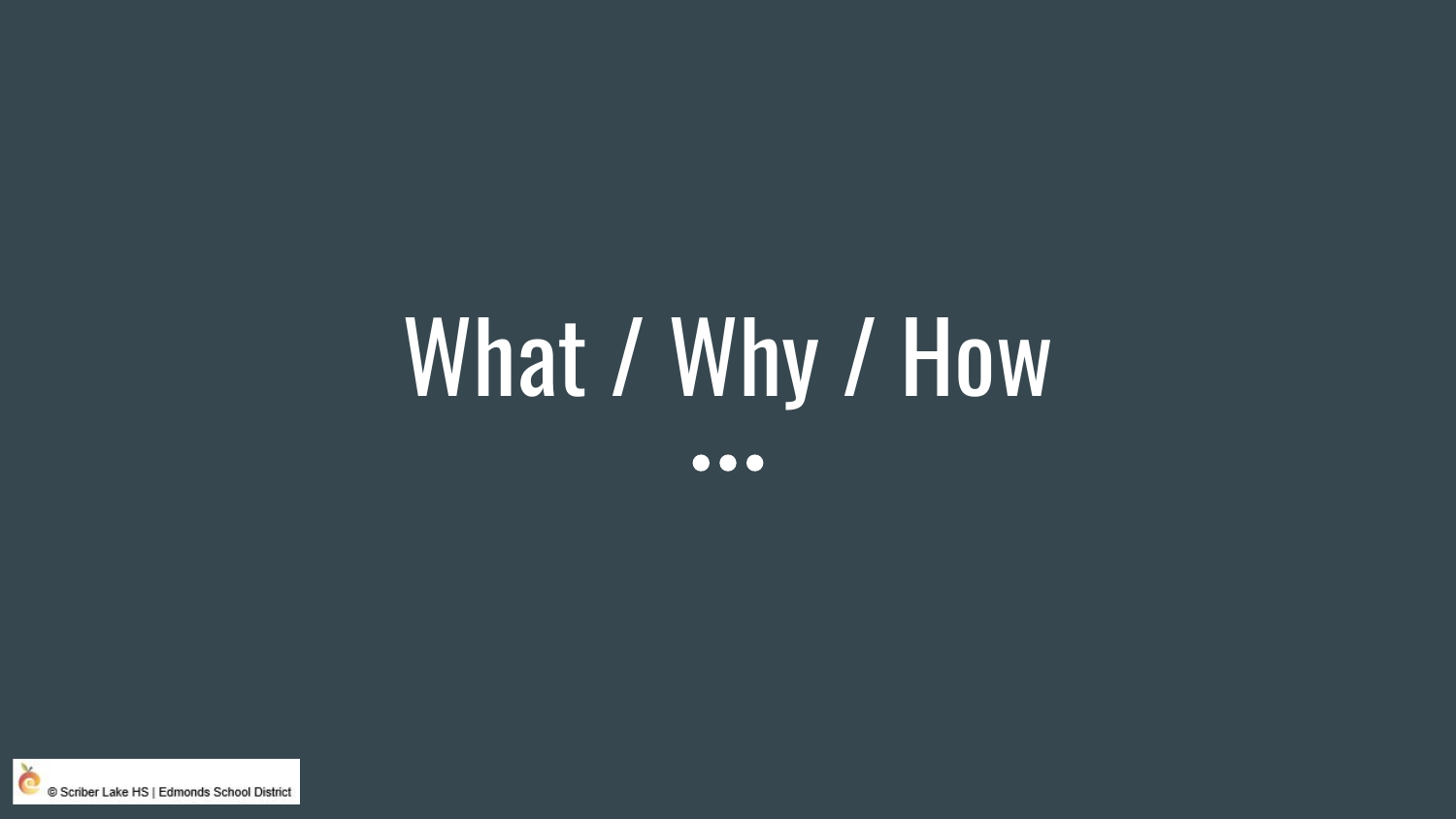- 1. **What** are we learning?
- 2. **Why** are we learning it?
- 3. **How** will this impact me now and in the future?



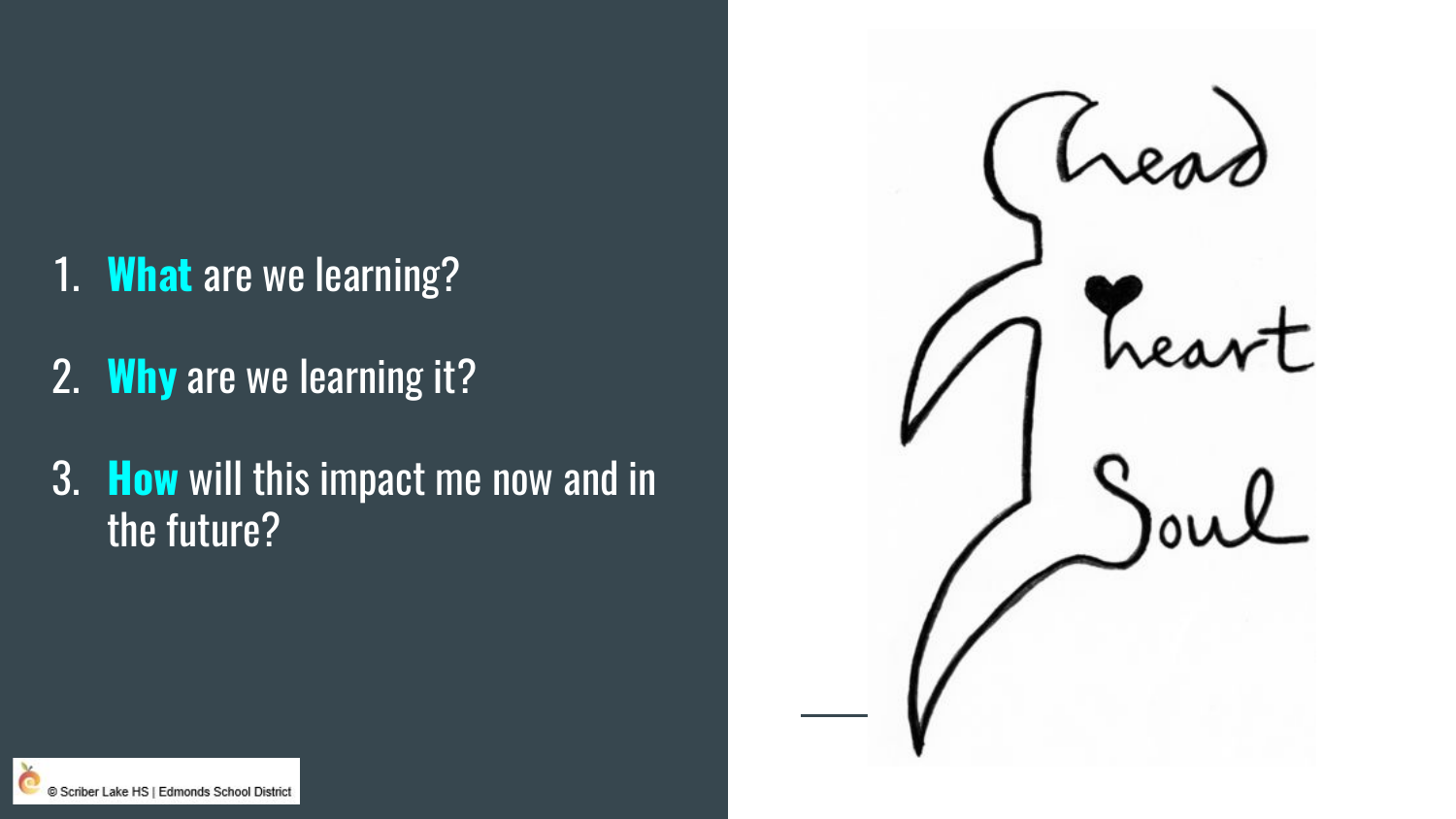Meta - WWH (for our group on 17 Questions)

1. **What** are we learning?

2. **Why** are we learning it?

#### 3. **How** will this impact us now and in the future?

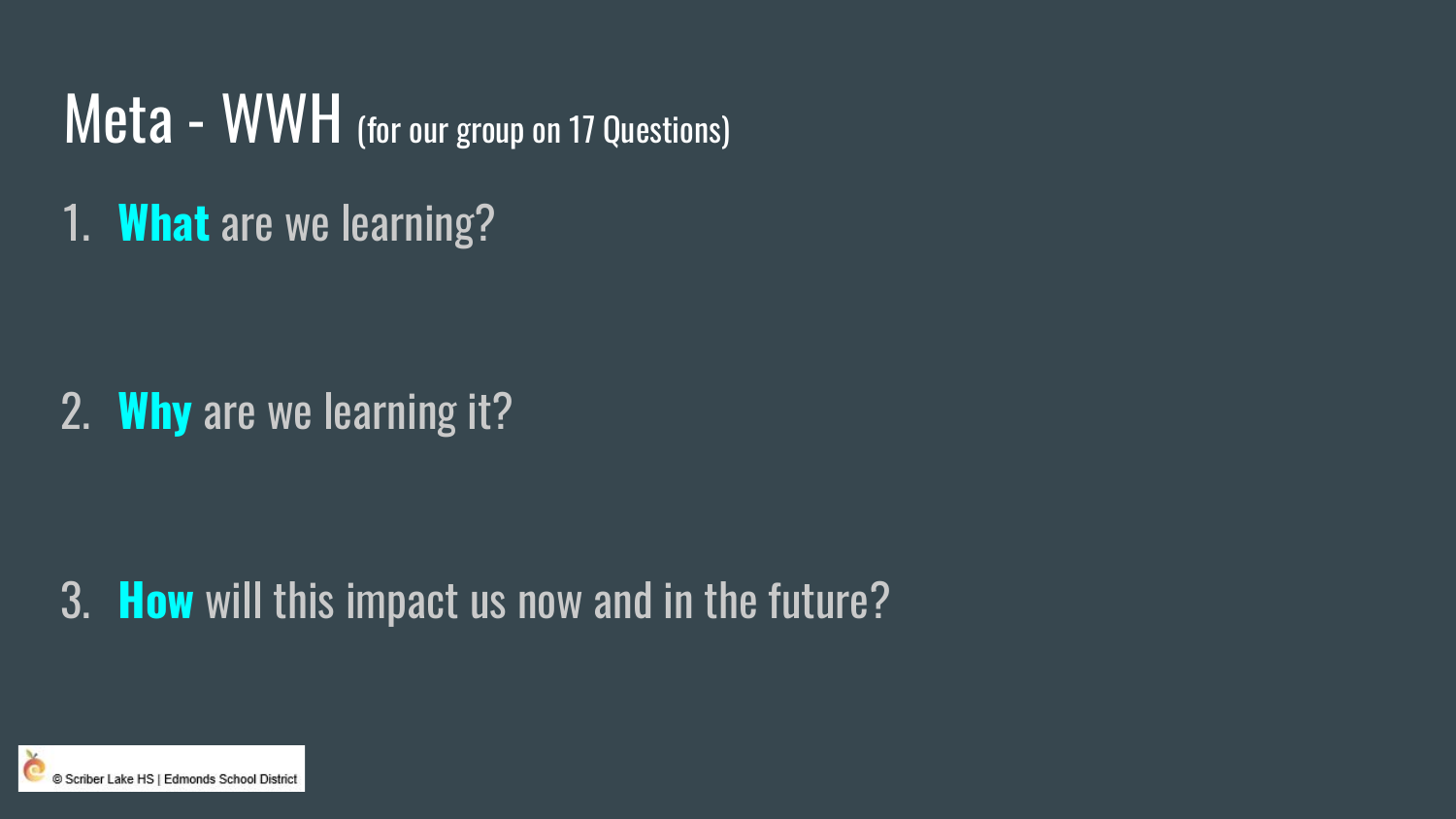### Your Future Now: The Book



Transforming Our Schools One Question at a Time

By Marjie Bowker with assistance from Eiza Betvenat and the Staff of Scriber Lake High School

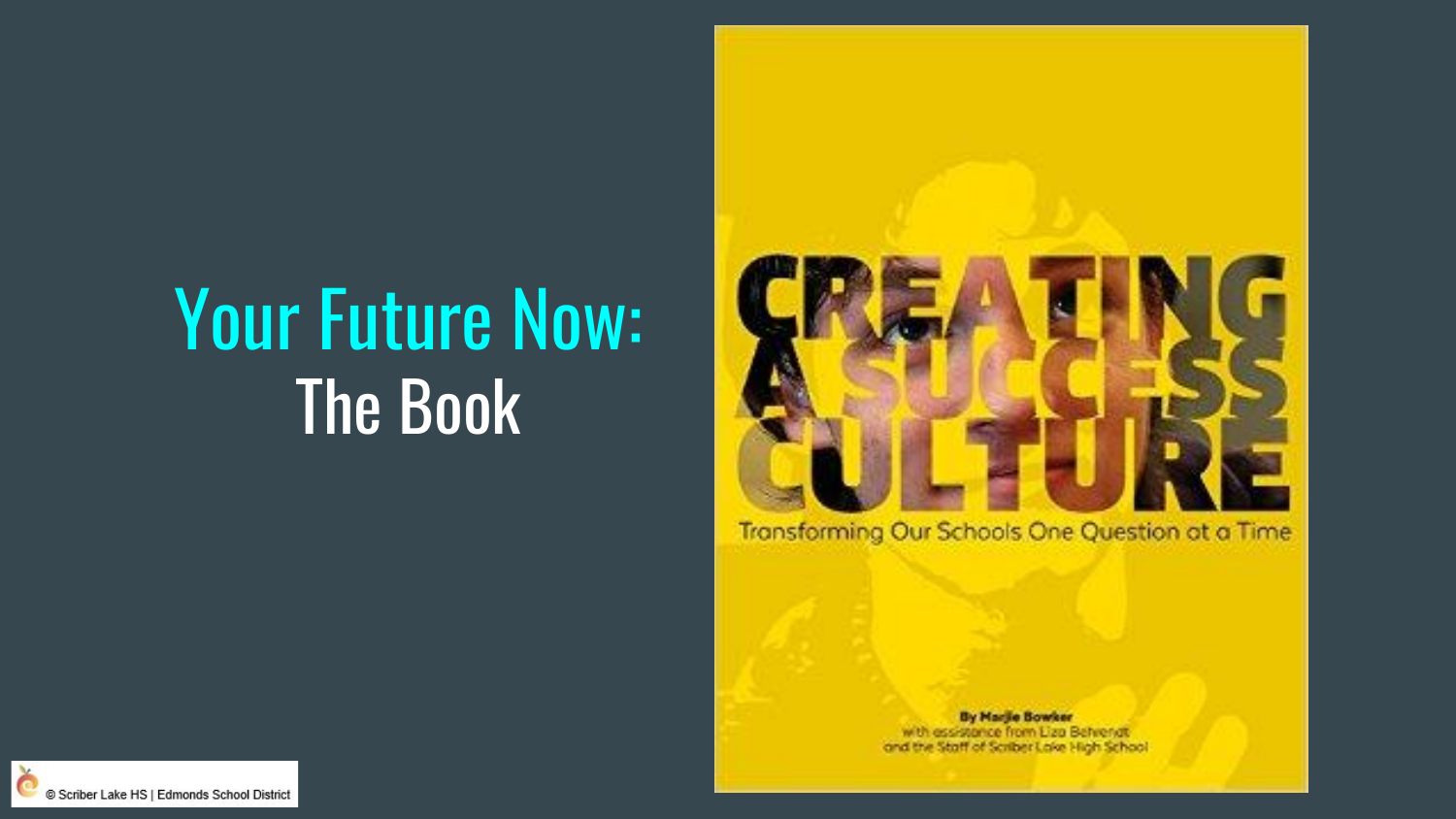#### Mission Statement

Scriber Lake High School will **ensure** that **all** students become successful by helping them identify, develop, and maximize their **strengths**, **skills**, and **talents**.